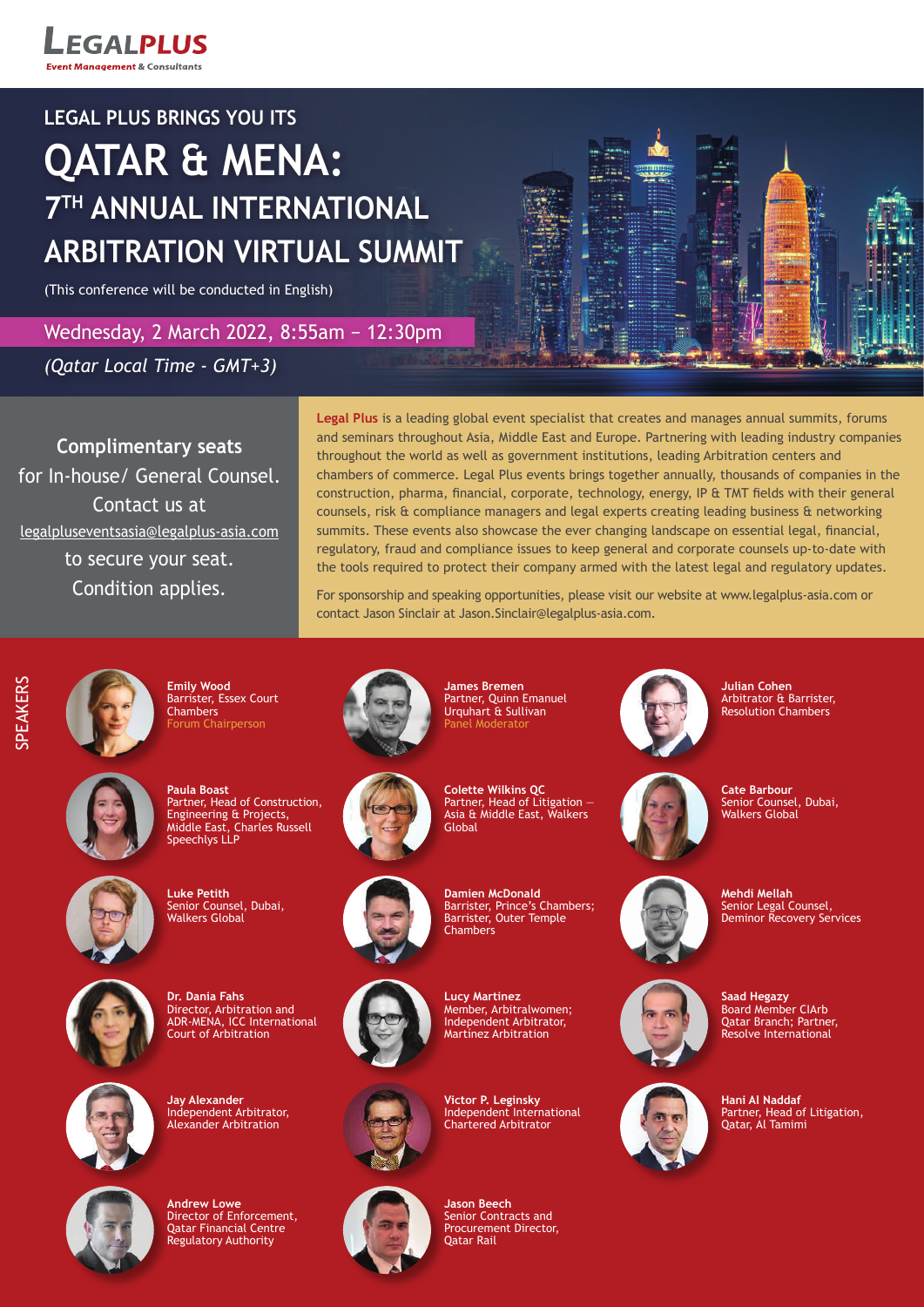

| $9:00 - 9:15$   | Opening Welcome Message and Arbitration Update<br>Emily Wood, Barrister, Essex Court Chambers                                                                                                                                                                                                                                                                                                                                                                      |
|-----------------|--------------------------------------------------------------------------------------------------------------------------------------------------------------------------------------------------------------------------------------------------------------------------------------------------------------------------------------------------------------------------------------------------------------------------------------------------------------------|
| $9:15 - 9:35$   | The Risks of Jurisdictional Challenges and the Qatar Appeal Court<br>Paula Boast, Partner, Head of Construction, Engineering & Projects, Middle East, Charles Russell Speechlys LLP                                                                                                                                                                                                                                                                                |
| $9:35 - 9:50$   | Managing MENA and China-related M&A Arbitration Disputes<br>Damien McDonald, Barrister, Prince's Chambers; Barrister, Outer Temple Chambers                                                                                                                                                                                                                                                                                                                        |
| $9:50 - 10:05$  | Managing Investigations & Enforcement in Qatar & Update of QFC Laws<br>Andrew Lowe, Director of Enforcement, Qatar Financial Centre Regulatory Authority                                                                                                                                                                                                                                                                                                           |
| $10:00 - 10:25$ | Interview with the Umpire - Arbitrators Discuss Best Practices and the Future of Dispute Resolution<br>• Jay Alexander, Independent Arbitrator, Alexander Arbitration<br>• Victor P. Leginsky, Independent International Chartered Arbitrator                                                                                                                                                                                                                      |
| $10:25 - 10:40$ | Use of Expert Witness in Arbitrations - Advising GC's in the Region<br>• Jason Beech, Senior Contracts and Procurement Director, Qatar Rail<br>• Saad Hegazy, Board Member ClArb Qatar Branch; Partner, Resolve International                                                                                                                                                                                                                                      |
| $10:40 - 10:55$ | Enforcement of Awards in Qatar - Current Updates<br>Hani Al Naddaf, Partner, Head of Litigation, Qatar, Al Tamimi                                                                                                                                                                                                                                                                                                                                                  |
| $10:55 - 11:15$ | Effective Management of Construction Disputes in a Virtual Age: Practical Experiences and Tips?<br>Julian Cohen, Arbitrator & Barrister, Resolution Chambers                                                                                                                                                                                                                                                                                                       |
| $11:15 - 11:30$ | Offshore Solutions to Disputes in the Middle East<br>• Colette Wilkins QC, Partner, Head of Litigation - Asia & Middle East, Walkers Global<br>• Cate Barbour, Senior Counsel, Dubai, Walkers Global<br>• Luke Petith, Senior Counsel, Dubai, Walkers Global                                                                                                                                                                                                       |
| $11:30 - 12:15$ | Grand Panel & $Q/A$ – Has COVID Changed the ADR Funding Landscape – Pro's & Cons of Litigation Funding<br><b>Moderator</b><br>• James Bremen, Partner, Quinn Emanuel Urquhart & Sullivan<br>Panellists:<br>. Dr. Dania Fahs, Director, Arbitration and ADR-MENA, ICC International Court of Arbitration<br>· Lucy Martínez, Member, Arbitralwomen; Independent Arbitrator, Martínez Arbitration<br>• Mehdi Mellah, Senior Legal Counsel, Deminor Recovery Services |
| $12:20 - 12:30$ | Chair wrap up & Closing Remarks                                                                                                                                                                                                                                                                                                                                                                                                                                    |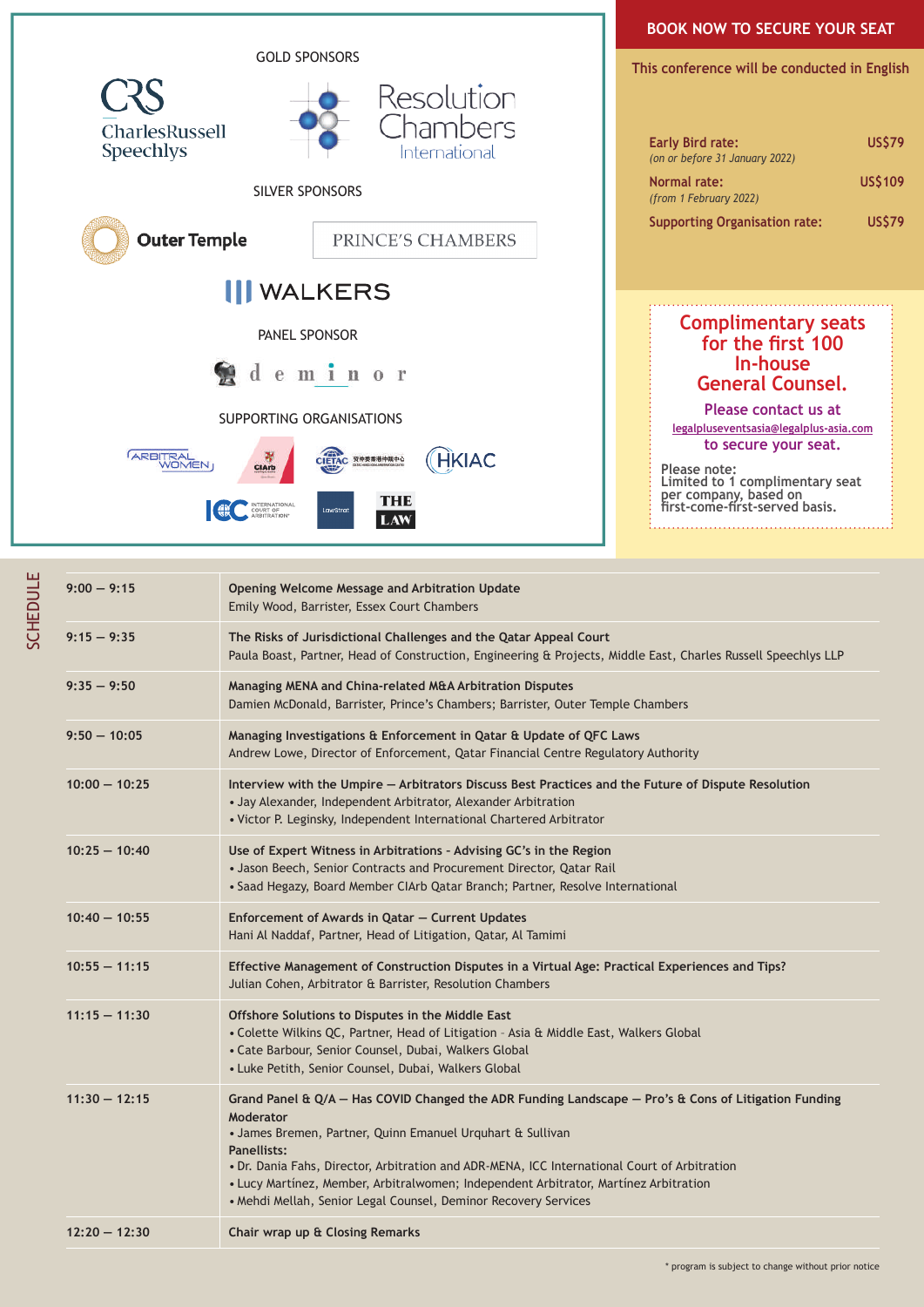#### **Emily Wood, Barrister, Essex Court Chambers**

Emily Wood, Queen's Counsel (designate), is an English barrister practising from Essex Court Chambers in London, widely recognised as the leading arbitration chambers in the UK. Emily specialises in international arbitration, having been ranked in the top tier for the practice area by the legal directories for many years and winning Chambers International Arbitration Junior Barrister of the Year in 2017. She practises in all areas of international arbitration, from a regular diet of appearance in heavy weight commercial arbitrations (including ICC, LCIA, UNCITRAL, SIAC, AAA & JAMS), to enforcement challenges under the New York Convention (both on shore before the Commercial Court of England & Wales (including representing Tatneft in successfully resisting Ukraine's repeated attempts to avoid enforcement of the ICSID award against it) and off shore, including before the Cayman Court of Appeal and presently the Privy Council (VRG v MatlinPatterson), via appearances in many of the leading cases on challenges to arbitration awards under the Arbitration Act 1996. Emily also sits as arbitrator. She has a first class degree in law from the University of Cambridge and a masters in commercial law from the University of Oxford.

#### **James Bremen, Partner, Quinn Emanuel Urquhart & Sullivan**

James is Chair of Quinn Emanuel's Construction and Engineering Practice and has over 20 years of experience in the world's largest and most complex construction projects and most difficult disputes. Clients describe him as "peerless in his knowledge and tactical awareness" – Legal 500 UK 2022 and praise his strategic abilities, saying "James is great at formulating a clear strategic vision and is very calm under pressure." – Chambers UK 2022. He is "first-class, he's our preferred lawyer on arbitrations" – Chambers Global 2020 and as an "exceptional litigation lawyer" – whose "reputation spreads widely throughout the Middle East" and who is "formidable wherever he goes." – Chambers Global, 2017. He has a "stellar disputes practice" – Chambers Global 2017, and has worked in over 25 countries on both project documentation and claim resolution (including as Counsel in some of the world's largest construction arbitrations) in the oil and gas, power and major infrastructure sectors. James "commands considerable respect from peers and clients alike" and "has a wealth of experience from working with multinational oil and gas companies, which gives him excellent insight into the industry" – Chambers Global, 2017. "Market observers affirm James Bremen's prodigious construction disputes practice and praise his skills in litigation. One source describes him as the most experienced and skilled construction litigator in Qatar, if not the region" – Chambers Global, 2016. Who's Who Legal, 2016 notes his "vast experience on the international scene" and "breadth of expertise". Who's Who Legal has ranked him in the area of Construction for a decade and as a Global Thought Leader in Construction in 2020. He has over a decade's experience in representing the State of Qatar and the Kingdom of Saudi Arabia in construction disputes, and "understands Arab clients' needs extremely well" – Chambers Global, 2015, as well as regularly representing clients in emerging markets, in particular Malaysia and the CIS countries. He is "one of the main players in the market for Qatarrelated disputes" – Chambers Global, 2018. James won the prestigious UK Client Choice Award for Construction for 2020, with clients commenting "his availability and commitment is fantastic".

#### **Julian Cohen, Arbitrator & Barrister, Resolution Chambers**

Julian has 30 years of specialist experience of heavyweight international, and domestic, disputes. Sums in dispute in his cases vary from small to in excess of USD 2 billion. In addition to acting as counsel, he also regularly sits as an arbitrator. Julian has over 10 years' experience in the MENA region, including 2 years based full time in Dubai, and an ongoing long-term commitment to the region. Julian has been involved in projects and disputes in Dubai, Abu Dhabi, Qatar, Oman, Iran, Saudi Arabia, Benin, Sierra Leone and Mali.

Julian was called to the Bar in England & Wales in 1990. He was with Pinsent Masons' Construction Disputes practice in London and Hong Kong from 1993 to 2009. He left Pinsent Masons as a partner in 2009, and was called to the Bar in Hong Kong in 2010.

Julian is particularly well known for his heavy weight practice in relation to the Construction and Engineering sectors; the Energy, Oil and Gas sectors; and International and domestic arbitrations.

#### **Paula Boast, Partner, Head of Construction, Engineering & Projects, Middle East, Charles Russell Speechlys LLP**

Paula is the Head of the firm's Construction, Engineering and Projects practice for the Middle East and is active across Qatar, Bahrain, Oman, Saudi Arabia and the UAE.

She advises clients on contentious and non-contentious matters including alternative dispute resolution strategy, mediation, early settlement, localised and international litigation proceedings and arbitrations initiated in the QICCA, ICC, LCIA, BCDR, DIFC, as well as ad hoc arbitrations under the UNCITRAL Rules and local GCC equivalents. Paula is also a registered mediator.

Her work includes notable multi-jurisdictional cases as well as procurement, contract drafting and negotiations, project structuring strategies, risk reduction and dispute avoidance strategies, claims review and advisory work, and achievement of early settlements.

Paula is a Middle East Country Coordinator for the Society of Construction Law (Gulf), having previously served on the SCL Council in the UK. She is actively engaged with the Qatar British Business Forum, the Qatar British Embassy and its Department of International Trade.

She regularly speaks at many conferences across the Middle East including in Qatar on Construction and Dispute Resolution and international trade-related topics. She is a regular speaker for the Qatar Chapter of the Royal Institute of Chartered Surveyors ('RICS'), the Qatar Chamber of Commerce and Industry, the Qatar International Center for Conciliation and Arbitration, and the ICC.

#### **Colette Wilkins QC, Partner, Head of Litigation – Asia & Middle East, Walkers Global**

Colette Wilkins QC has been a commercial litigator for 30 years, specialising in contentious insolvency, high value asset recovery, investment fund disputes and issues relating to corporate governance and fraud. She advises officeholders in complex cross-border liquidations, and regularly represents creditors and liquidators in insolvency and related proceedings to determine and protect interests in insolvent estates. Colette advises and appears for clients on issues relating to corporate governance and fraud as well as other areas of commercial litigation. She has been a partner in the Walkers Insolvency and Dispute Resolution Group since 2009.

Colette is one of the two attorneys appointed by the Chief Justice to sit on the Cayman Islands Grand Court Rules Committee. She was appointed to the rank of Queen's Counsel in 2021 following the recommendation of the Cayman Islands' judiciary to the Foreign & Commonwealth office.

#### **Cate Barbour, Senior Counsel, Dubai, Walkers Global**

Cate Barbour joined Walkers in 2015 and is Senior Counsel in the Insolvency & Dispute Resolution Group. She is currently based in Dubai on secondment from the firm's British Virgin Islands (BVI) office.

Cate has broad commercial litigation experience, including company and shareholder disputes, contractual disputes, trust disputes, and fraud claims. She regularly acts for clients based in Russia, the CIS and the Middle East, and has particular experience in assisting clients in relation to freezing orders and other urgent injunctive relief.

Since 2018 she has been acting in the Emmerson litigation in the BVI Commercial Court, one of the most complex and substantial cases to have been brought in the jurisdiction in recent years. Cate has also successfully represented clients in the Eastern Caribbean Supreme Court (ECSC) Court of Appeal and most recently in the Privy Council.

Cate has also spent time in the Walkers Cayman Islands and London offices.

#### **Luke Petith, Senior Counsel, Dubai, Walkers Global**

Luke Petith joined Walkers' Dubai office in 2016 and is Senior Counsel in the Insolvency and Dispute Resolution Group. Luke advises on British Virgin Islands law and Cayman Islands law.

Luke has a broad range of commercial and civil litigation experience, including complex multi-jurisdictional disputes, shareholder disputes and fund disputes. He also has experience in complex international contentious and non-contentious restructuring of companies and partnerships. Luke advises on all forms of formal appointments of insolvency officeholders in the British Virgin Islands and the Cayman Islands and advises creditors, debtors, private equity and hedge funds and other advisors with respect to insolvent or distressed situations.

#### **Damien McDonald, Barrister, Prince's Chambers; Barrister, Outer Temple Chambers**

Damien is a barrister with Prince's Chambers in Hong Kong and Outer Temple Chambers in London, focusing on international arbitration and China related disputes.

He was initially admitted as a solicitor in Australia in 2001 and has practised with leading disputes firms in Melbourne, Darwin, London, Shanghai and Beijing. Before joining the bar in 2020, Damien was an international arbitration partner with a leading Chinese law firm in Hong Kong.

Damien deals with a broad range of commercial and contractual disputes, including M&A, shareholder, joint venture, and private equity/fund-related disputes. He has experience across a range of sectors ranging from minerals and resources, petrochemical, private equity, and funds, IT and systems integration and general commercial.

He is a Fellow of the Chartered Institute of Arbitrators and an arbitrator on the HKIAC List of Arbitrators, the Asian International Arbitration Centre Panel of Arbitrators and Shanghai Arbitration Commission Panel of Arbitrators. He is also a CEDR qualified mediator.

#### **Mehdi Mellah, Senior Legal Counsel, Deminor Recovery Services**

Mehdi holds a Belgian law degree from the Catholic University of Louvain (Belgium) (KU Leuven, 2000), a degree in private international law from the University of Brussels (Belgium) (ULB, 2001), and an Executive Master in Management from the Solvay Brussels School of Economics & Management (Belgium, 2016-2017 and 2018).

He is a member of the Dutch-speaking Brussels bar since 2001 when he started his career in Brussels based arbitration law firm Hanotiau & van den Berg. Mehdi specialized in dispute resolution and arbitration in various Brussels based national and international law firms. Between 2013 and 2019, he gained in-house experience through different secondments to Belgian and international companies in Belgium.

Mehdi joined Deminor Recovery Services in March 2019 as senior legal counsel in the litigation funding practice, focusing on international arbitration and complex commercial litigation. He speaks English, French, Dutch, and has a basic understanding of German.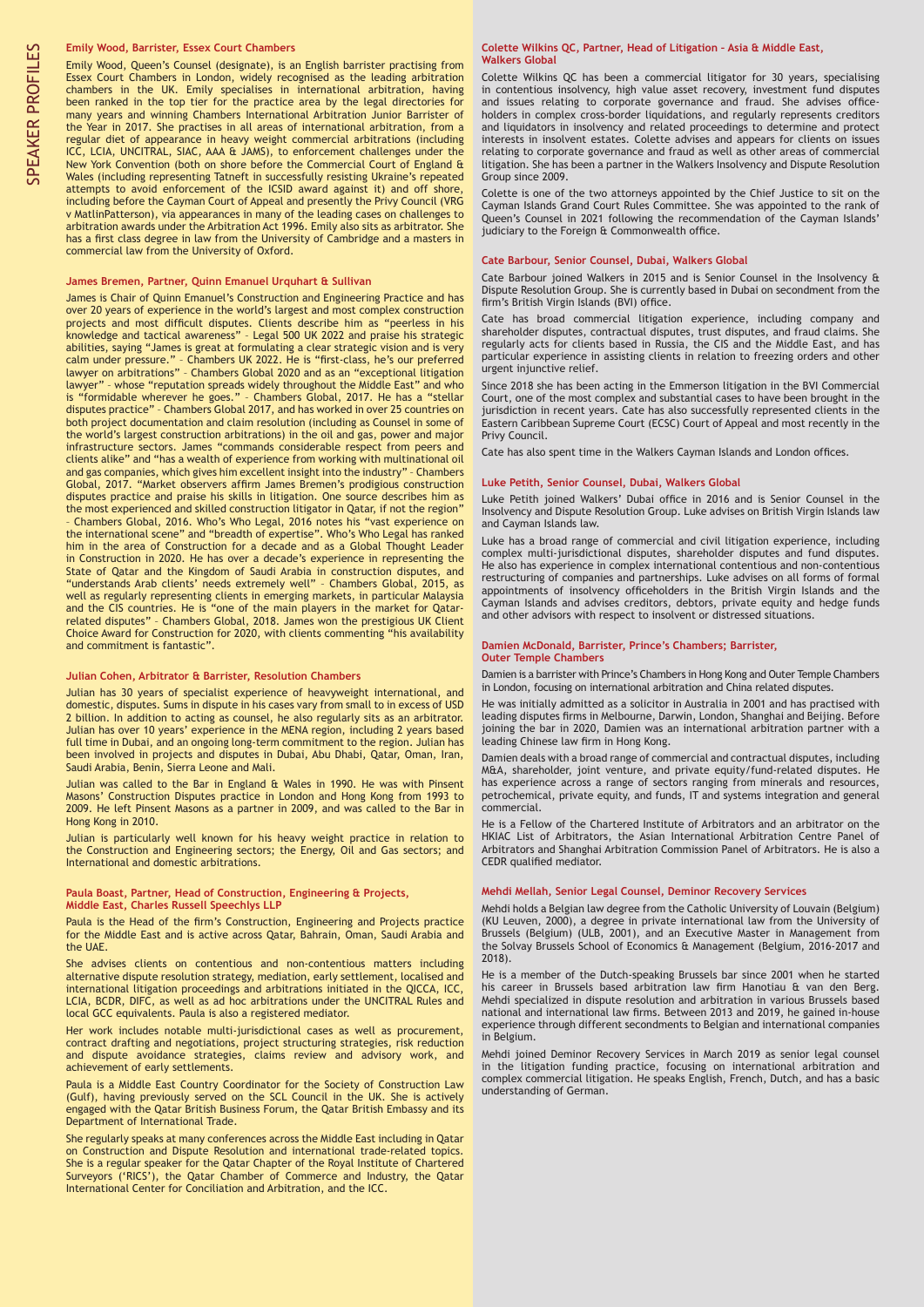#### **Dr. Dania Fahs, Director, Arbitration and ADR-MENA, ICC International Court of Arbitration**

Before joining ICC in 2018, Dania had a (13 +) years of mixed experience as attorney in private practice and in-house counseling. She is specialized in transactional, commercial and IP law and has advised clients on a broad range of commercial contentious and non-contentious matters as well as assisted in negotiating complex cross border transactions in various sectors (pharmaceutical, technology, FMCG, luxury…)

Prior to joining ICC, Dania was a senior legal counsel at Oracle Corp. She has an extensive international experience in advising multinational boards on a wide range of legal and strategic issues. Prior to relocating to UAE, Dania was a former lecturer in American Business Law (American University of Beirut), and in Intellectual Property Law (La Sagesse University)

Dania holds a Phd in Contractual Law (2007 University Montpellier I -France) Dir. Prof. Jacques Raynard and an Executive MBA from INSEAD (2018). She also holds a post graduate microprogramme degree in IP and Alternative Dispute Resolution (University of Montreal). She is certified as Trainer of Trainers by the WIPO Arbitration and Mediation Centre, member of Arbitral Women and a certified CEDR mediator.

#### **Lucy Martinez, Member, Arbitralwomen; Independent Arbitrator, Martínez Arbitration**

Lucy Martinez is an independent arbitrator, with experience as sole, co-, or presiding arbitrator in ACICA, HKIAC, ICC, LCIA, and SIAC arbitrations, including in expedited proceedings, governed by the laws of Australia, England & Wales, Hong Kong, India, Singapore, and Thailand. She also acts as independent counsel, and has extensive experience advising and representing private and sovereign clients in disputes relating to investment treaties, contracts, and/or national investment legislation, including in AAA, ICC, ICSID, LCIA, UNCITRAL, and ad hoc arbitrations, governed by international and domestic law (common and civil law). Her industry experience includes energy (oil, gas, electricity, mining), telecommunications, satellite technology, banking, finance, insurance and reinsurance, trademarks, shipping, sports, supply of goods, gambling, and leisure sectors. Ms. Martinez is also a Sessional Lecturer in International Arbitration (part-time) at the University of Queensland, in Brisbane, Australia. For more information, please see www. martinez-arbitration.com.

#### **Saad Hegazy, Board Member CIArb Qatar Branch; Partner, Resolve International**

Saad is a Delay and Quantum Testified Expert Witness, Member of the Academy of Experts with over 20 appointments, Expert Determinator, Arbitrator and Mediator based in Doha with more than 16 years' experience in Delay Analysis, Construction Contracts, Quantity Surveying, Claims, and Disputes Resolution in various industries and project types. Saad is the President of AACE Qatar Branch, and Board Member of CIArb & QFC Qatar Branch, previous ICC YAF MENA Regional Representative, head of Egyptian Delegation to ISO standard Committees for Project and Portfolio Management (ISO21500) since 2009, and winner of IPMA Young Project Manager Excellence Prize 2010.

Saad is a Fellow of the Chartered Institute of Arbitrators (FCIArb), Expert Witness and Member of Royal Institution of Chartered Surveyors (MRICS), Arbitrator listed at QICCA, SCCA, CIArb, and W&W roasters.

His Eduction includes BSC in Civil Engineering, MSC in Project Management, LLM in Arbitration.

#### **Jay Alexander, Independent Arbitrator, Alexander Arbitration**

Jay Alexander is an independent arbitrator with over 30 years of experience in international dispute resolution. Recognized by Chambers Global for many years, he was recently described as simply "one of the best international litigators.

Over the course of his career, Jay has addressed an extensive array of legal issues arising throughout the world under many legal regimes. For several decades, his focus has been on commercial and investment treaty arbitrations, particularly in the energy, joint venture, project development, technology and telecommunications sectors.

Prior to becoming an independent arbitrator, Jay was a senior partner at Baker Botts LLP, where he helped found, and then chaired, that firm's international arbitration practice. In addition to practicing for many years in the United States, Jay was based in London, England from 2010 through 2021. He now divides his time between the United States and London.

A graduate of Dartmouth College (BA, summa cum laude, 1983) and Stanford Law School (JD, with Distinction, 1986), Jay began his legal career in 1986 as a judicial law clerk to Ruth Bader Ginsburg. He has guest lectured on arbitration and comparative law topics at various universities in the United States and the United Kingdom. Jay has also served as a Deputy Judge on the International Court of Appeal of the Federation Internationale de l'Automobile, the governing body for motorsports.

#### **Victor P. Leginsky, Independent International Chartered Arbitrator**

Victor P. Leginsky, Canadian citizen, is an experienced international arbitrator and Barrister & Solicitor, resident in Dubai, UAE since April 2007. Victor has prior high-level mediation experience having been appointed by the Attorney Generalof British Columbia, Canada, to be the Chair of the Manufactured Home Park Dispute Resolution Committee. He brings over 25 years of arbitration experience in Canada. Victor has earned the internationally-recognized designations of Chartered Arbitrator and Fellow from the Chartered Institute of Arbitrators. He is a committee member of the International Court of Arbitration (ICC)  $-$  UAE and member of ICC-Canada. He is alternate regional chapter co-ordinator of the Association of International Petroleum Negotiators (AIPN) and launched its seminar on oil & gas dispute resolution in the Middle East. He co-instructs, with Prof. Dr. Klaus Peter Berger a practical course in International Commercial Arbitration in Dubai. He is registered as a Barrister with the Dubai International Financial Centre (DIFC) Courts and is a member in good standing of the Law Society of British Columbia, Canada.

#### **Hani Al Naddaf, Partner, Head of Litigation, Qatar, Al Tamimi**

Al Tamimi's Dispute Resolution team in Qatar is led by partner Hani Al Naddaf who is a senior litigation lawyer with over 25 years' experience in his field of expertise. Hani has built up the Qatar office's reputable Dispute Resolution team over the past 11 years with the firm. His team are one of the strongest in Qatar consisting of 13 lawyers whom have managed to maintain top-tier rankings in both Chambers & Partners and Legal 500 for a number of years.

He is closely involved in most high-profile litigation matters in relation to construction, commercial agencies, trademarks, debt recovery, employment and real estate. Hani's exceptional understanding of the principles of the Civil Code, and of Qatari law more generally, enables him to provide his clients with comprehensive legal opinions on the proper interpretation and application of relevant provisions of the law. He has extensive knowledge on the application and interpretation of the provisions of construction contracts under the concepts of the Qatari Civil Code.

Hani has the right of audience before the Qatari courts and is licensed to represent clients in Litigation and Arbitration cases.

Hani is regularly sought out by major international firms to act as the local counsel expert in relation to large-scale international commercial and construction arbitrations for disputes governed by Qatari law under various rules such as ICC and LCIA.

Hani is recognized as being a leading lawyer in the field of dispute resolution in Qatar.

#### **Andrew Lowe, Director of Enforcement, Qatar Financial Centre Regulatory Authority**

Fraud/Enforcement/Risk/Investigations expert. Lawyer with 20 years' legal experience including 10 years of global regulatory investigative, litigation, fraud risk and enforcement experience both in banking, regulatory and exchange environment. Specialist knowledge in AML previously leading major investigations into AML. Solid understanding of AML frameworks, monitoring and investigations. Detailed experience in Fraud risk and risk mitigation. Managed many civil, regulatory and criminal cases in various countries. Solid understanding of legal frameworks in both civil, regulatory and criminal litigation. Previously held mediation approval in Australia and UK.

Proven record of operational experience in building and developing Compliance, Risk, Forensic and Investigative/Enforcement functions. Detailed and practical fundamentals relating to investigations. A seasoned Executive within corporate, government and private practice environment, with ability to manage diverse teams from different cultural environments. Extensive senior stakeholder engagement including boards and senior government officials. Highly skilled in team management, previously managing teams of 120+ globally.

Skilled litigator with wide range of litigation experience covering regulatory, compliance and general litigation matters. Admitted to practice in ACT Supreme and Federal Courts.

#### **Jason Beech, Senior Contracts and Procurement Director, Qatar Rail**

Jason is an experienced commercial and contracts manager at senior level. He has extensive experience managing and advising major international infrastructure and specialist projects, particularly in Asia and the Middle East. He has worked at Qatar Rail since 2014, most recently as Senior Contracts and Procurement Director responsible for all procurement and commercial activities. Before joining Qatar Rail he mainly worked in Asia, primarily for large Japanese contractors on international rail projects. He is a Chartered Quantity Surveyor and an accredited mediator with degrees in law and quantity surveying.